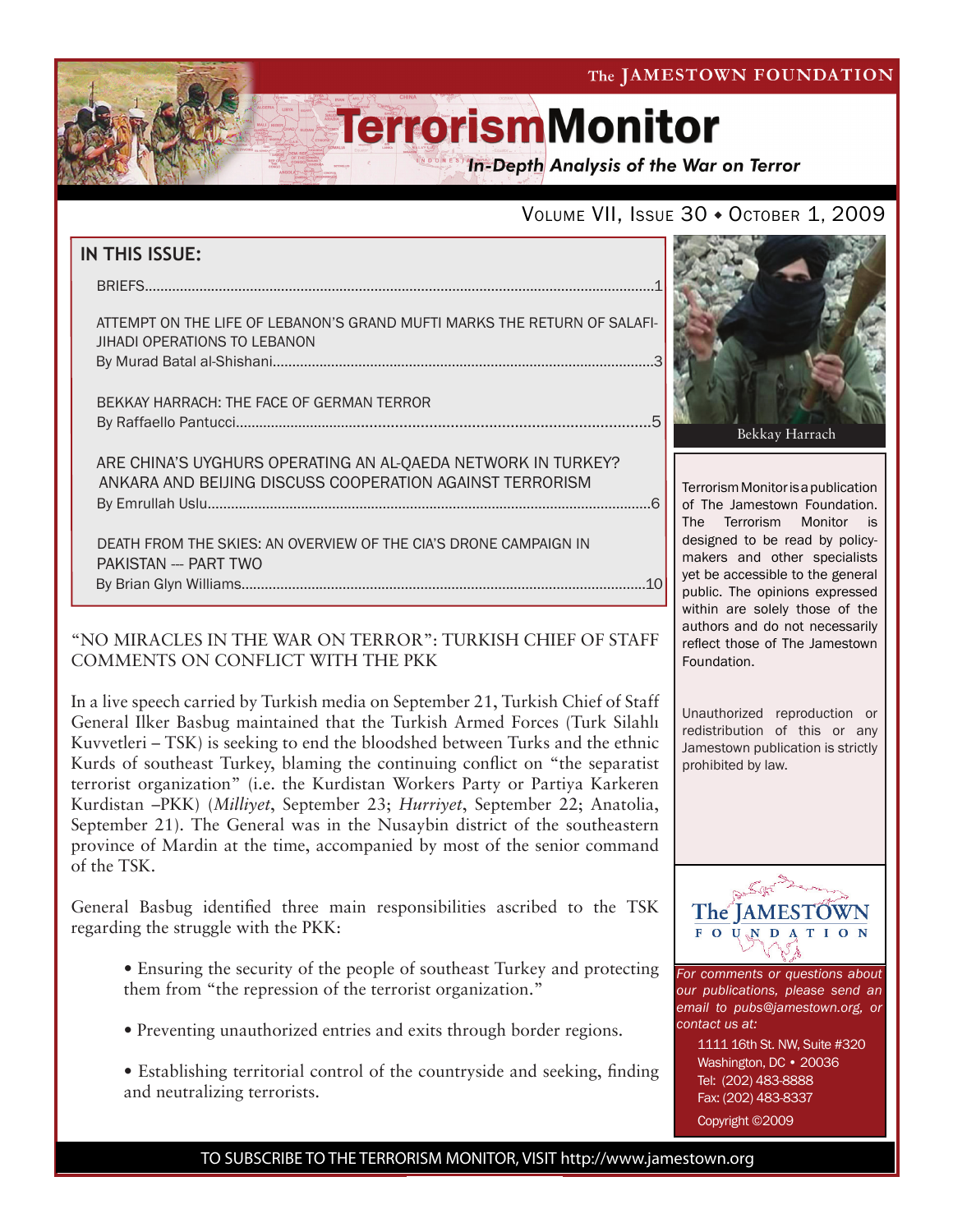The Chief of Staff noted that most PKK volunteers are dead by the age of 26, advising the PKK's young fighters that the only way out is to disarm.

Among the most controversial parts of the address were the General's remarks on Kurdish language education, which appeared to be at odds with the government's willingness to re-examine this controversial issue. "According to Article 3 of our Constitution, Turkish is our official language. Turkish is our common language of communication. It is also the language of the economy. The road that leads to prosperity passes through Turkish." Vatan columnist and Jamestown contributor Rusen Cakir noted, "There are serious disagreements between the government and the TSK about the anticipated cultural and political steps," despite their shared views about the limits of the peace process (*Vatan*, September 24).

General Basbug's speech came only days after Turkey's domestic intelligence service, the Milli Istihbarat Teskilati (National Intelligence Organization – MIT), issued a warning to all Turkish security agencies that PKK cadres had ordered the commencement of the "serhildan" (uprising) process in response to the government's failure to release imprisoned PKK leader Abdullah Ocalan's "roadmap" to a resolution of the Kurdish dispute. According to the MIT, the uprising will take the form of setting fires (especially to private vehicles), resistance to the police and attacks using stones and sticks (*Milliyet*, September 20; *Hurriyet*, September 27; *Radikal*, September 30).

In an interview conducted after the General's address, Basbug commented on Syrian President Bashar al-Assad's recent statement that Syria might be prepared to pardon PKK militants in Syria who lay down their arms and surrender. "We embrace anyone who lays down arms because our goal is not to take revenge but to end terrorism. We cannot end terrorism by hunting terrorists. Because every terrorist killed is replaced by another one" (*Today's Zaman*, September 17; *Milliyet*, September 24). Many of the PKK's most militant commanders come from Syria. Assad's suggestion was interpreted by some as a prod to the Turkish government to consider a general amnesty to advance the peace process (*Today's Zaman*, September 17). General Basbug suggested that such an amnesty would be useful, but would be unlikely to bring all the fighters in at once. "There can be no miracles in the war on terror." According to the General, financial support from sources in Europe must

TerrorismMonitor Volume VII + Issue 30 +October 1, 2009

also be cut off. "You have to fight with all your strength on all fronts."

Basbug also pointed out the important role of economic reforms in battling terrorism, noting that the average Turkish citizen "wants employment, bread on the table and education… If these problems are solved, these people can become less vulnerable to exploitation by the terrorist organization [i.e. the PKK]. We must make people more resistant to terrorism" (*Milliyet*, September 24). Some Turkish commentators described the General's remarks as a return to military involvement in Turkish politics (*Hurriyet*, September 25).

### IRANIAN NAVY STRUGGLES TO COMBAT PIRACY OFF SOMALIA

While official and semi-official Iranian news sources reported a successful action by the Iranian navy against Somali pirates on September 21, there are serious questions regarding the scale and effectiveness of Iran's naval operations in the Gulf of Aden. According to the Islamic Republic News Agency (IRNA), two Iranian warships repelled Somali pirates attempting to hijack three Iranian merchant vessels off the Somali coast (IRNA, September 21; Press TV [Tehran], September 20; Voice of the Islamic Republic of Iran Radio One, September 19; Fars News Agency, September 21).

Iran has made impressive claims about the role of Iranian ships in the Gulf of Aden. According to Rear Admiral Fariborz Qaderpanah, "Protecting security of tankers, vessels and trade cargo ships has won us international admiration and this indicates the exemplary might and capacity of [Iran's] naval forces at the regional and global levels" (Tehran Times, September 1). The Iranian media is full of descriptions of the impressive deployment of the battleship IRIS Khark and the destroyer IRIS Sabalan, the third such Iranian naval deployment in the region since May 2009. Iranian spokesmen claim that the navy has escorted hundreds of Iranian vessels and over 50 foreign vessels that had asked for their assistance in passing through the troubled waters off the Somali coast. Iranian naval commander Rear Admiral Habibollah Sayyari announced in July that Iranian ships had "nearly abolished the phenomenon of piracy" in the region (Fars News Agency, July 23).

The reality of the Iranian deployment is somewhat different, however. While much of the international media has repeated official accounts of the deployment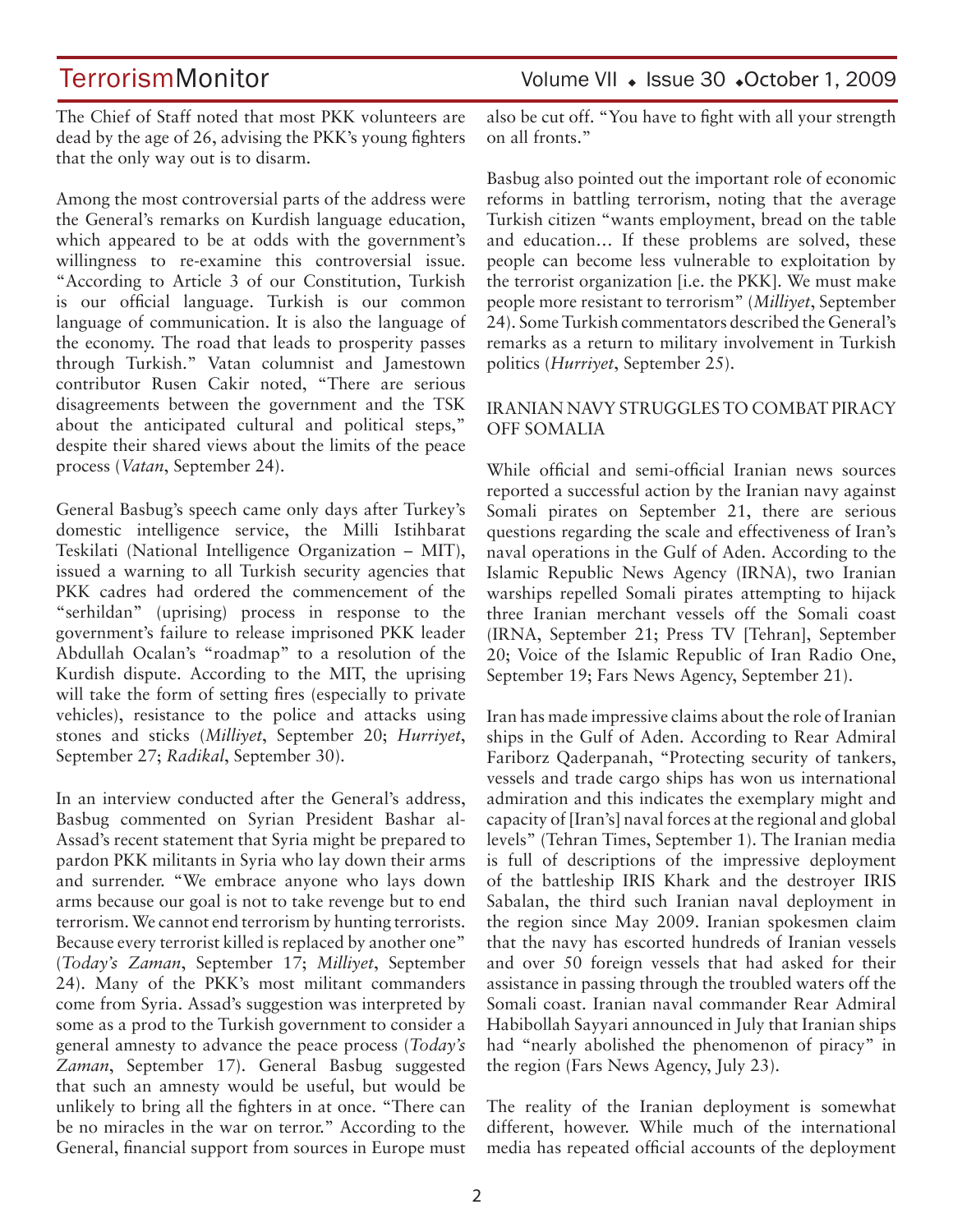of an Iranian battleship and destroyer to the Gulf of Aden on September 1, it does not appear to have occurred to these sources that the last battleships in the world (belonging to the United States) were decommissioned some 15 years ago, or that the stated deployment of 388 sailors would be woefully small to man such a flotilla. Iran not only has no battleships, it has no capital ships of any type. The Khark (or Kharg) is not even a warship, but rather a 33,000 ton Olwen class Replenishment ship, built in Britain c.1977. The Sabalan is not a destroyer, but is a relatively small, British-built, 1971 vintage Alvand class frigate. Its main armament is Chinese missiles that replaced the original British missiles in a refit. Iran has two American-built World War II vintage Allen M. Sumner class destroyers purchased by the Shah of Iran in the early 1970s, as well as one British-built destroyer of similar vintage, purchased by Iran in 1966. All three of these destroyers are no longer on active service, making frigates Iran's most formidable warships.

Warships from over 20 countries currently patrol the waters off the Somali coast in an effort to protect commercial shipping from the depredations of Somaliabased pirates, most of whom operate out of the relatively stable autonomous region of Puntland. Like the Chinese and Russian naval deployments off Somalia, the Iranian ships operate independently of the international Combined Task Force (CTF-151) (see *Terrorism Monitor*, April 24). Somalia's Transitional Federal Government (TFG) gave its approval to the first Iranian naval deployment last May with the understanding that the Iranian mission would last until October 21, 2009 (Kuwait News Agency, May 20).

International Maritime Organization (IMO) Secretary-General Efthimios E. Mitropoulos applauded Iranian anti-piracy efforts in the Gulf in mid-September (U.N. News Centre, September 17). Mitropoulos was in Tehran for meetings with Saeed Jalili, the Secretary of Iran's Supreme National Security Council (SNSC). While the IMO chief praised Iran's mission to restore security in the Gulf of Aden, Saeed Jalili took the opportunity to describe the presence of "alien warships" in the Persian Gulf and Oman Sea as "modern piracy" (Fars News Agency, September 15).

While the average deployment of a naval force in foreign waters is six months, Iran's deployment period has averaged only two months thus far, which suggests that Iran is either experiencing difficulty in maintaining

## TerrorismMonitor Volume VII + Issue 30 + October 1, 2009

its deployments, or is attempting to give experience in active operations to as many naval personnel as possible.

The current deployment replaces the IRIS Alborz and the IRIS Bushehr. Though both of these ships were presented as "warships" in Iranian press reports, the Alborz is a British-built 1971 vintage Alvand class frigate, while the Bushehr is a Bandar Abbas class Light Replenishment Ship built in Germany in 1974. The Iranian ships operate out of the naval port at Bandar Abbas.

The Iranian naval presence has not been welcomed by all in the region. In Yemen, Nasserite opposition leader Muhammad al-Sabri stated that the Iranian naval mission was an indication of imminent Iranian intervention in the conflict raging in Saada province between the government and Zaydi Shiite rebels (Sahwa Net, August 31).

# **Attempt on the Life of Lebanon's Grand Mufti Marks the Return of Salafi-Jihadi Operations to Lebanon**

### *By Murad Batal al-Shishani*

**Reports emerged on September 21 that Lebanon's**<br>
Forces de Sécurité Intérieure (FSI) had been<br>
placed on high alert in Beirut following the<br>
discovery of an allocad plat to associants I abanca's Forces de Sécurité Intérieure (FSI) had been discovery of an alleged plot to assassinate Lebanon's most prominent Sunni cleric, Grand Mufti Shaykh Muhammad Rashid Qabbani (*al-Anba'a* [Kuwait], September 21). According to a security source, the plan was to kill the Grand Mufti by way of a suicide bombing inside the Muhammad al-Amin mosque in downtown Beirut (*Daily Star* [Beirut], September 22; September 23).

Born in 1942, Qabbani became acting Mufti after the unsolved assassination of Mufti Hassan Khalid by a car bomb in 1989. He was formally elected as Grand Mufti in 1996. Shaykh Qabbani is the highest religious authority for Lebanon's Sunni Muslims.

Grand Mufti Qabbani initially downplayed the gravity of the plot, saying that reports of the threat were "within the framework of efforts to disrupt political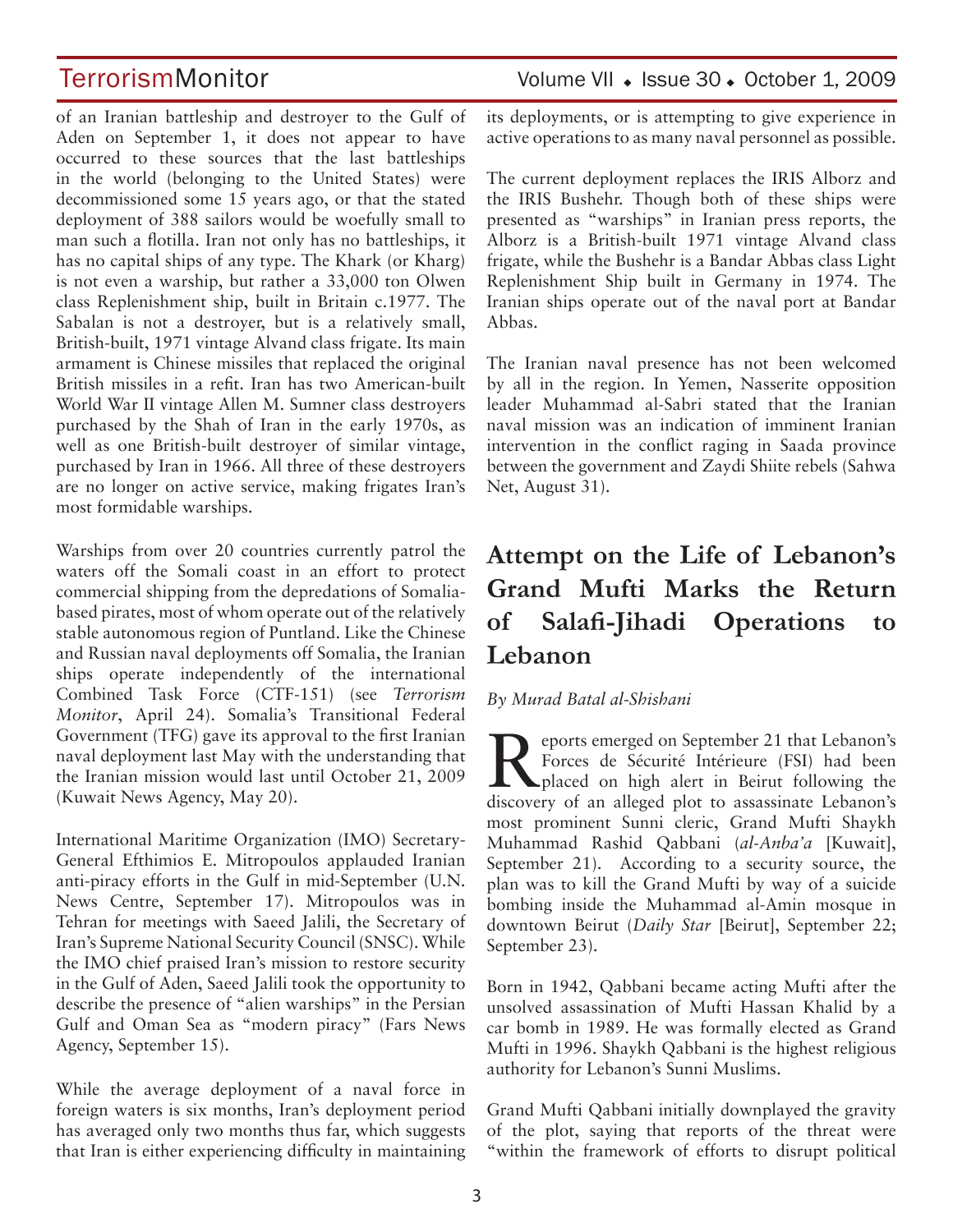and constitutional functions in Lebanon." The Mufti added that the publication of such reports was aimed at "spreading fear among the citizens, as well as destabilizing security and stability in Lebanon" (*al-Nahar* [Beirut], September 22). The Mufti later spoke in vague terms about the alleged plot, saying, "We are not a source of information. The state and its security services are the ones who control the country's security, safety and stability." Regarding his own safety, Mufti Qabbani quoted the Quran: "Nothing will happen to us except what Allah has decreed for us" (*al-Anba'a*, September 23).

Despite the Mufti's remarks, Lebanese politicians and religious leaders such as Maronite Patriarch Nasrallah Boutros Sfayr strongly condemned the alleged plot (iloubnan.info, September 22). On September 22, the Mufti received a military delegation consisting of senior members of the army and the Lebanese intelligence security services, who were reported to have passed on details of the assassination plot to the Mufti (elnashra. com, September 22; *al-Hayat*, September 23). The reaction of various Lebanese leaders and security officials suggests there was indeed some substance to reports of a foiled assassination attempt.

While it is impossible at this stage to confirm who stands behind the alleged assassination attempt, early indications appear to show that Lebanon's Salafi-Jihadi movement could be involved. A website belonging to Michel Aoun's Free Patriotic Movement quoted a Murr TV broadcast (MTV – a Lebanese satellite channel) in which security sources revealed there are two accounts regarding the alleged attempt to assassinate the Grand Mufti. The first concerns individuals belonging to al-Qaeda who arrived in Beirut from the Rashidiya refugee camp (south of Tyre) wearing explosive belts. The story claimed that one of them was arrested and the security forces are searching for the other operative. The second account refers to a group that came from the northern border region of Lebanon. An individual belonging to this group was arrested and the search is underway for others. Sources quoted by MTV believe that the first account is the most accurate (Tayyar.org, September 26).

The report on the attempt on the Mufti's life coincided with another report which states that terrorist cells within Lebanon are flourishing. Members of Fatah al-Islam were reportedly infiltrating several Palestinian refugee camps within Lebanon with a view to carry out

## TerrorismMonitor Volume VII + Issue 30 +October 1, 2009

attacks on peacekeepers belonging to the United Nations Interim Force in Lebanon (UNIFIL), as well as various Palestinian and Lebanese officials (*Al-Rai* [Kuwait], September 23; *Daily Star*, September 23).

If the link between the attempt on the Mufti's life and al-Qaeda affiliated groups like Fatah al-Islam is confirmed, it illustrates two developments regarding such groups on both local and international levels; on the local Lebanese level it suggests that Fatah al-Islam continues to operate in Lebanon two years after their defeat, following a three month siege by the Lebanese Forces at the Nahr al-Barid Palestinian refugee camp. Al-Qaeda and Fatah al-Islam sympathizers are in opposition to Mufti Qabbani and accuse him of "justifying" the fight against them and issuing a fatwa (religious ruling) that permitted the demolition of their mosques. [1]

During the clashes between the Lebanese army and Fatah al-Islam in June 2007, Mufti Qabbani issued a statement condemning the "Absi group" (referring to Fatah al-Islam leader Shakir Yusuf al-Absi), warning them against using mosques as shelters and holding them responsible for any damage caused to the mosques as a result (*Al-Sharq al-Awsat*, June 14, 2007; see also *Terrorism Monitor*, March 26). A year later, the Mufti condemned Fatah al-Islam attacks on the Lebanese Forces in northern Lebanon (Ya Libnan, June 1, 2008). Salafi-Jihadi poet Abu al-Qa'aqa'a al-Qurayshi, whose poems are widely circulated on jihadi web forums, even wrote a poem entitled "Advocating Fatsh al-Islam and Exposing those Midgets Who Hate It," in which several lines were used to criticize and threaten Grand Mufti Qabbani. [2]

On the international level, it is worth noting that the plot was reported a few weeks after an al-Qaeda attempt to assassinate Saudi Prince Muhammad bin Nayif by suicide bomb, the same tactic that was to be used against the Grand Mufti of Lebanon (see *Terrorism Monitor*, September 17). This suggests that targeted assassinations of leading personalities in the Islamic world using suicide bombers could become the favored pattern of al-Qaeda and Salafi-Jihadi operations.

*Murad Batal al-Shishani is an Islamic groups and terrorism issues analyst based in London. He specializes on Islamic Movements in Chechnya and in the Middle East.*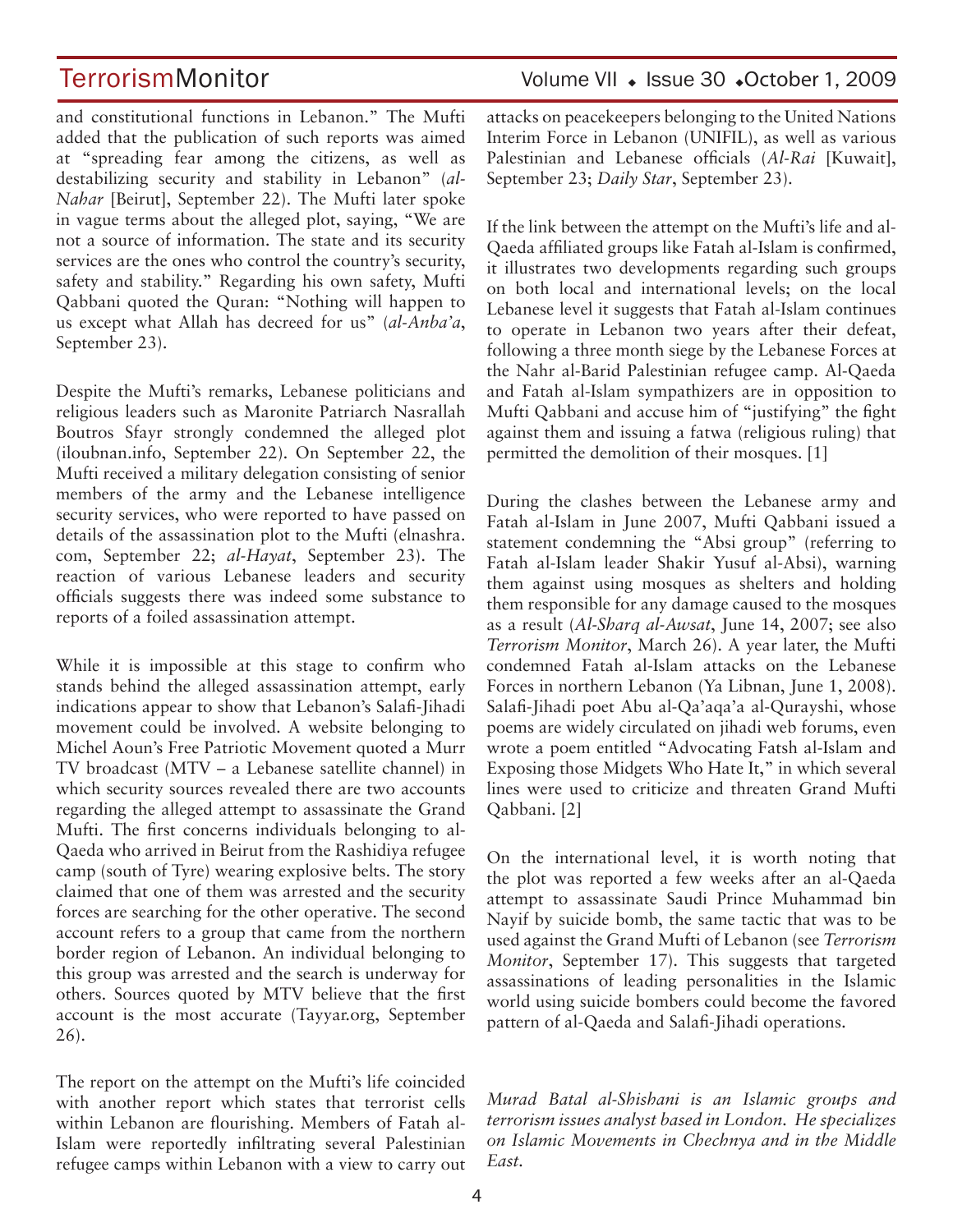Notes:

1. See the discussion at: http://www.aljazeeratalk.net/ forum/showthread.php?t=90750.

2. See: http://alflojaweb.com/vb/showthread. php?p=73023, June 5, 2007.

# **Bekkay Harrach: The Face of German Terror**

*By Raffaello Pantucci* 

Germany's federal elections passed without<br>place against a backdrop of intense concern in<br>the German assurity equiped about a graving number incident on September 27, though they took place against a backdrop of intense concern in the German security services about a growing number of increasingly pointed al-Qaeda videos threatening Germany over its military deployment in Afghanistan. These messages included a videotape from Osama bin Laden on September 25, entitled "To the Peoples of Europe." The video had English and German subtitles along with footage of German cities and monuments (Al-Fajr Media Center, September 25). The message appeared only two days before the German elections. Germany has 4,200 troops in northern Afghanistan, where they have come under more frequent attack in the last year as the Taliban insurgency spreads.

While the message from bin Laden is alarming, it appeared to only incidentally target Germany, without the terrorist leader naming it specifically. A more direct threat came from a series of videos released by Bekkay Harrach (a.k.a. Abu Talha al-Alamani), a Moroccanborn German citizen who has joined al-Qaeda in the Afghanistan-Pakistan frontier region.

Harrach specifically threatened Germany, telling Muslims to avoid places that are not "essential to daily life" in the post-election period, though he stated that the city of Kiel would remain safe (*Der Spiege*l, September 18). In the first video of this series, entitled "Security - A Shared Destiny," Harrach appears clean shaven in front of a red curtain wearing a suit and blue tie – a marked contrast to previous videos in which he appeared as a veiled and turbaned fighter. Two days after this threat, a second video surfaced online, entitled "O Allah, I Love You (1)," this time showing Harrach turbaned once again. Instead of threatening Germany in this

TerrorismMonitor Volume VII + Issue 30 + October 1, 2009

second message, Harrach extols the joys of jihad to his fellow countrymen while engaging in highly personal reflections on his relationship to Allah and jihad:

> "I also want to take part in the jihad, be like a mujahid, live like a mujahid, love like a mujahid, and feel like a mujahid. However, my problem is that I am committing too many sins. Can I take part in the jihad despite all these sins, even if I do not manage to stay away from sins? Or do I have to first be free of sin?" (As-Sahab, September 20).

This was followed days later by a third Germanlanguage video, this time entitled "O Allah, I Love You (2)," which more pointedly threatened Germany once again (al-Fajr Media Center, September 24).

Bekkay Harrach's star has ascended rapidly in jihadist circles. A figure who was once relatively unknown outside security circles, he has rapidly moved to become the face of what might be called the German jihad – a catch-all term that best describes the active phenomenon of young German Muslims who choose to go to the Afghanistan/Pakistan region to train alongside either al-Qaeda or affiliated groups like the Islamic Jihad Union (IJU) or the Islamic Movement of Uzbekistan (IMU). The depth of the problem was reinforced by the tale of a group from Bonn (including six German citizens) who left Germany with their families to join the jihad in Waziristan. They were arrested on the border and allegedly beaten by Pakistani police (*Der Spiegel*, September 21). Reports indicate that they remain in detention there.

Harrach was born in Morocco to a family that moved to Germany in 1981 when he was 3 or 4 years old. Once in the country, he spent most of his time in Bonn, where he was apparently active in social circles around the King Fahd Academy, an alleged local hotbed of extremism (*Der Spiegel*, January 27). He attended a night-school in his 20s in Bonn, where he was studying to be an engineer. He ultimately elected to attend a university at the nearby Koblenz Institute for Technology, where he studied laser technology and business mathematics (*Bild*, April 22, 2009). However, his studies were regularly interrupted by trips abroad to seek glory in the fields of jihad, including a trip to the West Bank in 2003. Upon his return, blood was found on his belongings and it is believed he was injured in a skirmish with Israeli troops. He is also believed to have traveled twice to post-Saddam Iraq and may even have spent time in a Syrian jail (*Sueddeutsche Zeitung*, September 22).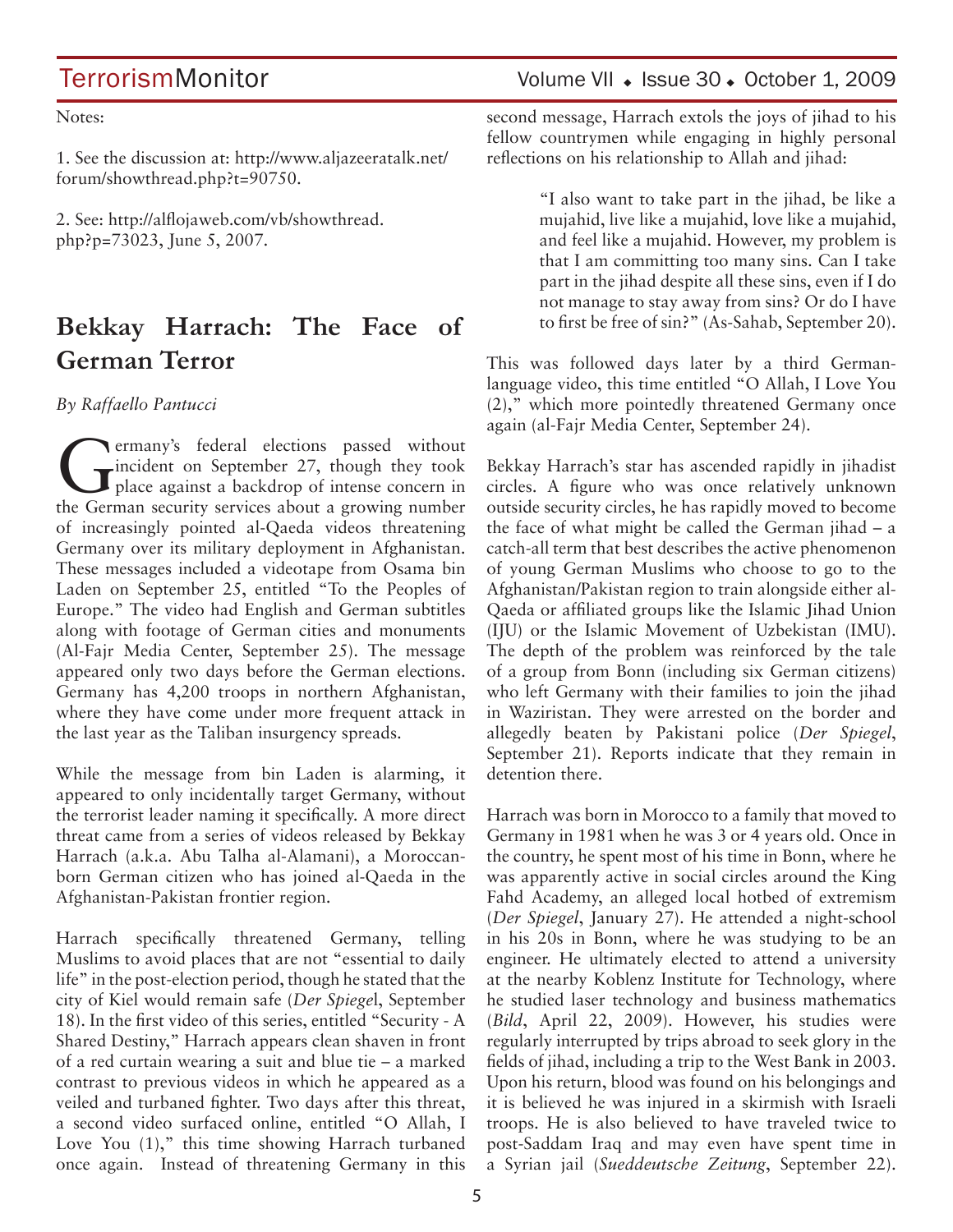TerrorismMonitor Volume VII + Issue 30 +October 1, 2009

While on return from one of these trips to Iraq (where he claimed he was on a "humanitarian mission") he was stopped by Germany's security services, who attempted to recruit him (*Der Spiegel*, January 27).

In 2004, he gave up on his studies and took on a role at the local Muhadshirin Mosque in Bonn where he preached in a lively and extreme fashion. Towards the end of 2006, Harrach was introduced to Aleem Nasir, a German-Pakistani "gemstone dealer" who was recently incarcerated for being an al-Qaeda facilitator. It is believed that the man who introduced them was Omer Ozdemir, a German of Turkish heritage who is currently on trial with another man on charges of belonging to al-Qaeda and helping procure funds and equipment for the group (Deutsche Presse-Agentur, September 14).

Nasir gave Harrach a formal letter providing him with an introduction to an al-Qaeda training camp before Harrach headed off to Waziristan through Iran in early 2007, leaving behind a pregnant wife. Once in Pakistan, he rapidly established himself as a bright light amongst the ranks of foreign fighters there, apparently being trained by master al-Qaeda bomb-maker Abu Ubaidah al-Masri and operating under the protection of the Haqqani network (*Der Spiegel*, January 27).

A clue to Harrach's potentially important role can be found in a statement given to *Der Spiegel* by a Pashtun commander in the Haqqani Network, who claimed; "If we want to do something, we always ask the German for his opinion" (*Der Spiegel*, January 27). Harrach's background as an engineer has apparently made him something of an expert in bomb-making.

However, it is likely Harrach's role as a connection to the German-speaking world that has made him so important within the networks based in Pakistan. German is increasingly used in al-Qaeda or al-Qaedaaffiliate video releases – in particular those from the IMU and the IJU. The latter group was apparently behind the "Sauerland Cell" plot to attack American targets in Germany (see *Terrorism Focus*, January 28, 2009; November 8, 2007). Descriptions from those who knew him portrayed Harrach as a personable chap, recalled by acquaintances who knew him in Bonn as not bearing the outward appearance of an extremist yet capable of persuading his wife, a German convert to Islam, to leave the comfort of Bonn to join him with their young child in the less accommodating badlands of Waziristan (*Sueddeutsche Zeitung*, September 22; *Spiegel*, January 27).

Whatever his actual role in al-Qaeda, his messages to his adopted land have put German authorities on the highest alert. Armed police patrol major airports and rail stations and security forces detained two men "of Arabic origin" in Munich after a judge approved their preventive detention until the Bavarian city's Oktoberfest beer festival is over. Increased security at the event led one German news source to say "Oktoberfest has been transformed from a beer festival into a beer fortress" (*Spiegel*, September 29). One of the men detained was in contact with Harrach, while the other apparently knew him through a relative (*Spiegel*, September 28). Police previously arrested a young Turkish man in Stuttgart for allegedly posting one of Harrach's videos online (*Hurriyet*, September 25).

It is the specificity of the threat that has alarmed watchers. While earlier official alerts have been sent out to German companies operating abroad (especially in North Africa), the focus on Germany and the specific timeline hinted in this new set of videos has officials particularly alarmed. The numbers being leaked to the press are equally disturbing - German officials say they are concerned about some 180 individuals who "have received or intend to receive paramilitary training." About 80 of these individuals have returned to Germany but only 15 are in custody (*Spiegel*, September 28). Whether Harrach is able to draw from this pool to live up to his threat of giving Germany a "rude awakening" seems unclear, but it is certain that he was able to force the issue of Germany's military role in Afghanistan onto the political agenda.

*Raffaello Pantucci is a Research Associate at the International Institute for Strategic Studies (IISS) in London.*

# **Are China's Uyghurs Operating an al-Qaeda network in Turkey? Ankara and Beijing Discuss Cooperation against Terrorism**

### *By Emrullah Uslu*

Turkish State Minister Zafer Caglayan paid an<br>official visit to China and met Chinese Prime<br>Minister Wen Jiabao as a special envoy of official visit to China and met Chinese Prime Minister Wen Jiabao as a special envoy of Turkish Prime Minister Recep Tayyip Erdogan on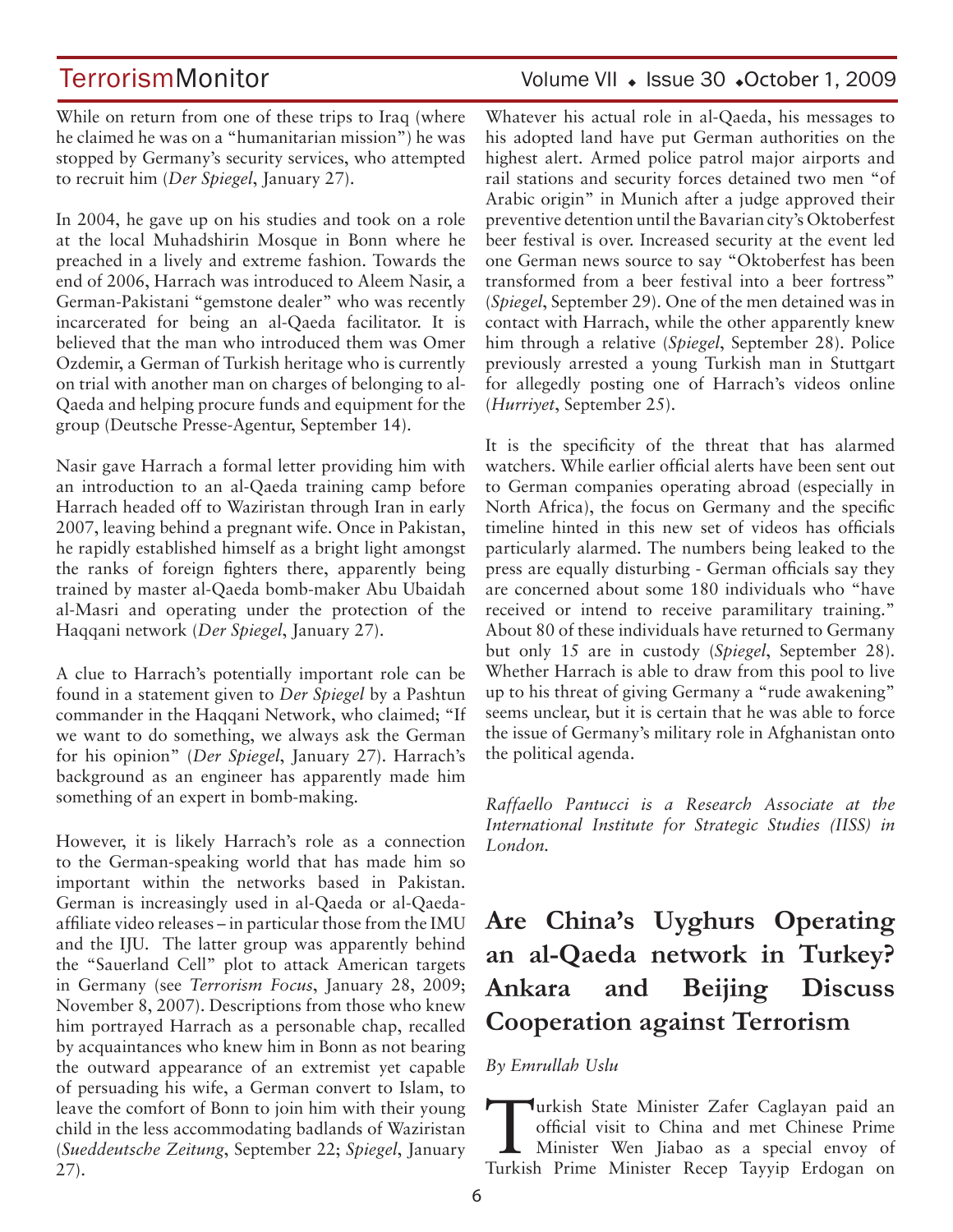TerrorismMonitor Volume VII + Issue 30 + October 1, 2009

August 31. Caglayan is the first Turkish minister to visit China after July's Uyghur unrest in the Xinjiang Uyghur Autonomous Region, in which 197 people died according to the official tally. "We want to strengthen and improve bilateral relations with the principle of mutual respect, equality and interest," Wen Jiabao said (Anadolu Ajansi, August 31).

Turks and the Muslim Uyghurs of China's western province of Xinjiang have a common origin in Central Asia and speak related Turkic languages. In addition to a common Turkic origin and language, Turkey has been seeking large numbers of Uyghur migrants since 1949, when East Turkistan was seized by China. Approximately 80,000 Uyghurs live in Turkey, however their impact on forming public opinion is much greater than their numbers suggest because of the common ties between the two peoples.

Connecting Uyghur Separatism to the War on Terror

The East Turkistan Liberation Organization (Dogu Turkistan Kurtulus Orgutu – DTKO) and East Turkistan Islamic Movement (Dogu Turkistan slam Hareketi -DTIH) are two extremist organizations that may have limited activity in Turkey, though the latter appears to be largely inactive since the death of its leader, Hasan Mahsum, at the hands of Pakistani security forces in 2003. In 1998 and 1999, two attacks against Chinese citizens in Istanbul were claimed by the DTKO (Referans, July 11).

Since 9/11, China has found a suitable international climate in which to connect the Uyghur resistance to the global war on terror. In July, China's official Xinhua news agency outlined what it described as the continuing relationship between "East Turkistan" separatism and international terrorism:

> With explosions targeting civilians, assassinations, arson attacks, poisonings and al-Qaeda style video footages threatening dire actions, the "East Turkestan" separatists have long been terrorists… The "East Turkestan" forces, under the influence of terrorism, extremism and separatism, pose a severe threat not only to China, but also to the Asian-Pacific region and the world at large… The "East Turkestan" forces play a major role in world terrorism" (Xinhua, July 23).

In April, China executed two Uyghur men in Kashgar for what it called a "terrorist" attack on August 4, 2008 aimed at sabotaging the Olympics that left 17 policemen dead (Guardian, April 9). While the men wrote a letter before the attack saying they intended to wage "holy war" against the communist regime, no link to al-Qaeda was established. Two weeks before Turkish president Abdullah Gul visited China on June 24, local party secretary Zhang Jian claimed that Chinese authorities had uncovered seven terrorist cells in the East Turkestan city of Kashgar (*China Daily*, June 3). Kashgar is the administrative center of Xinjiang's Kashgar prefecture and the cultural center of the Uyghurs, some of whom have raised a banner of revolt against Chinese rule. According to Zhang, the whole region faces an "ongoing threat" from terrorists who control local operatives from abroad by using the internet. The party secretary added that the border city of Kashgar has long been a launching ground for terrorists, with 350 attacks resulting in 60 deaths of government officials and civilians since the 1990s (Indianexpress.com, June 3).

In response, Rebiya Kadeer, the Washington-based leader of the World Uyghur Congress, said China made the allegations "without producing the slightest piece of evidence… I stress that the international community should view these claims with the utmost skepticism." Kadeer, who spent six years in prison in China, added, "These allegations are being made in such a way so as to associate peaceful Uyghurs with the scourge of terrorism" (AFP, June 3).

The Chinese press reported that August raids by the Chinese security forces uncovered a bomb-making operation in southern Xinjiang, foiling alleged plans to carry out attacks including suicide bombings (*China Daily*, September 17). Six suspects were arrested and large amounts of bomb-making materials were seized in the raids, according to a notice posted on the Public Security Ministry website. Police claimed to have found 20 fully assembled explosive devices and three bomb making workshops set up on the outskirts of the city of Aksu, about 700 kilometers southwest of Urumqi. According to Chinese officials, two Uyghur men named Seyitamut Obul and Tasin Mehmut were arrested and accused of being the ringleaders of the terrorist operation. Allegedly the terrorists had planned to deliver bombs on cars, motorcycles, and employ people to "carry out terrorist sabotage activities," but were prevented from doing so by timely police action (*Shanghai Daily*, September 17).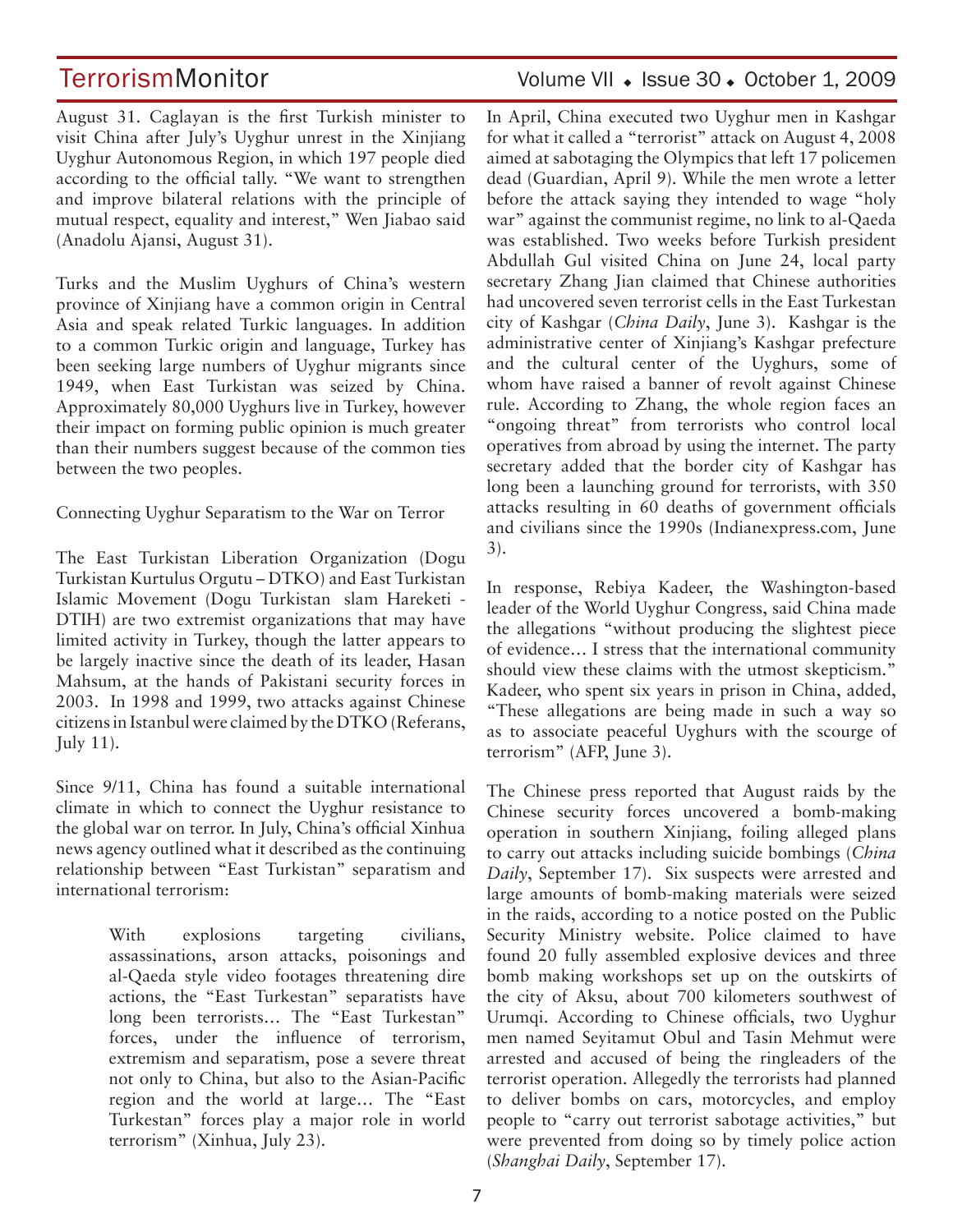### The Uyghur Response

In response to these allegations, Uyghur community leaders in Turkey strongly rejected attempts to associate the Uyghurs with terrorism. Seyyit Tumturk, the deputy chairman of the World Uyghur Congress and one of the best known leaders of the Uyghur community in Turkey, rejected the Chinese claims, arguing that these are the same old Chinese tactics used to criminalize the Uyghurs in the eyes of the international community. However, according to Tumturk, the "World Uyghur Congress and its members around the world operate under international law and you could not even find a single member of Uyghur communities who has faced any investigations in the democratic world" (Author's interview, September 18).

The Chinese Government argues that the Uyghur attacks are well-orchestrated around the world. For instance, the official Xinhua news agency reports, "Only hours after the riots started in Urumqi… groups of Uyghurs gathered at China's foreign missions to throw stones, eggs and Molotov cocktails (china-embassy.org, July 12). Seyyit Tumturk stated that at the same time as the July 5 Urumqi riot, "Uyghurs were protesting the Chinese government at the Chinese Consulate in Istanbul." Tumturk rejects the Chinese allegations of well-orchestrated attacks on Chinese foreign missions and describes the timing of the two events on the same day as a "coincidence." (Author's interview, September 18)

Due to the alleged presence of Uyghur militants in al-Qaeda networks, China attempts to relate all Uyghur demands and peaceful political activities to terrorism. In fact, after the riot in Urumqi, the Chinese embassy in Algiers warned Chinese citizens in Algeria of an al-Qaeda threat to Chinese workers in the nation after a London-based risk analysis firm claimed to have seen an al-Qaeda in the Islamic Maghreb (AQIM) document threatening such attacks (AFP, July 15).

Legitimate or not, the threat highlights the risks faced by China as it expands its economic investments in risky territory overseas. The Uyghur American Association (UAA) and the World Uyghur Congress (WUC) issued a statement detailing both organizations' absolute opposition to al-Qaeda and all forms of political violence (unpo.org, July 15). Despite their forceful condemnation of al-Qaeda, there is evidence that some Uyghurs operate within al-Qaeda's networks. For instance, a Turkish

# TerrorismMonitor Volume VII + Issue 30 +October 1, 2009

jihadi website broadcasts video footage of the "East Turkistan mujahideen" in training. [1]

Is the Uyghur Resistance a Threat to Turkey?

Generally, the Turkish security apparatus does not consider the Uyghur community as a security threat to Turkey's interests. Yet, due to political and economic concerns, former Turkish Prime Minister Mesut Yilmaz sent a confidential circular order in 1998 to the Turkish bureaucracy instructing it not to participate in any Uyghur activities and to prevent Chinese flag burning during protests at the Chinese embassy. In the order, the Turkish Prime Minister emphasizes that the Uyghur community's activities create concerns surrounding Turkish-Chinese relations. "In order not to harm our growing relations with China, one of the five permanent members of the U.N., it should not be [prohibited] to carry signs that may hurt China and East Turkestan flags at the public protests against China" (*Vatan*, July 9).

As is seen in the order, Turkey's position on the Uyghurs relates more to political and economic concerns than to terrorism or other security concerns. However, since 2003, the Turkish security apparatus has been very vigilant about al-Qaeda activities and their possible connections with recently migrated communities, i.e. the Chechens, Uyghurs, etc. Though security officials in the Turkish security bureaucracy do not have a tendency to tie the Uyghur communities to al-Qaeda activities, a security bureaucrat told Jamestown that "some of the recent immigrants who have spent some time in Afghanistan then migrated to Turkey have had contacts with [the] al-Qaeda organization in Afghanistan and maintain their relations with local al-Qaeda cells in Turkey. But this is an isolated issue and has nothing to do with Uyghur nationalist activities in Turkey" (Author's interview, September 18).

Uyghur community leaders insist that Uyghurs have no relations with al-Qaeda or any other Islamic extremist groups. "It would be a grave mistake on behalf of Uyghur communities to join any terror organization" said Seyyit Tumturk (Author's interview, September 18).

Answering allegations regarding the Uyghurs in Afghanistan and their connection to al-Qaeda's network, Tumturk, underlines an interesting issue. "The Shanghai Cooperation Organization (SCO) countries, including Kazakhstan, Kyrgystan, Russia, Tajikistan and Uzbekistan, put pressure on Uyghur communities in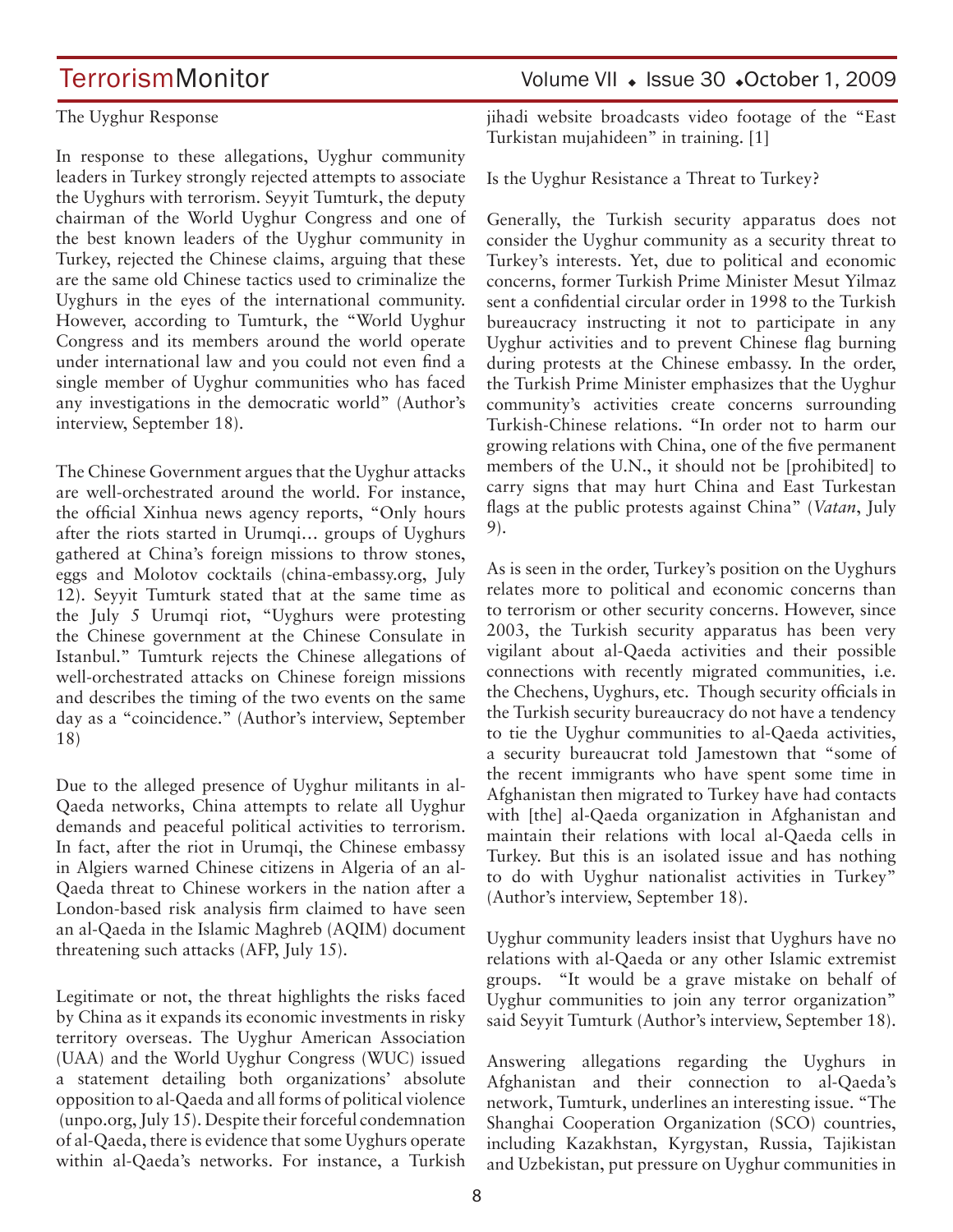their countries and even deported some Uyghur activists to China where they were executed. Afghanistan was the only country [in which] Uyghurs could safely live for a temporary period. During their stay, al-Qaeda may have recruited from Uyghurs as well but it is nothing to do with the greater Uyghur communities around the world" (Author's interview, September 18).

China's View of Uyghur Diaspora Organizations in Turkey

It seems that Zafer Caglayan's visit to Beijing may produce better relations between Turkey and China and establish cooperation in the security field. Within Turkey, the Turkish War College is one of the first government institutions to begin teaching the Chinese language (kho.edu.tr, September 10). During Caglayan's visit, Chinese Foreign Minister Yang Jiechi underlined that his government is ready to begin cooperating with Turkey in combating terrorism to better fulfill the common task of safeguarding national unification and territorial integrity and opposing separatism. Given the fact that both China and Turkey face a separatist threat, the Chinese Foreign Minister sees discussions with Turkey as an opportunity to develop the common tasks of protecting national unification and territorial integrity. The two countries have enjoyed a longstanding coordination in security fields, including antiterrorism (Chinaview.cn, August 30).

In addition, the Chinese embassy in Ankara emphasized the following points in response to an inquiry by Jamestown:

> • The Kayseri-based Eastern Turkistan Culture and Solidarity Association, whose main purpose is to promote the independence of Xinjiang and separation of China, cannot represent the political will of all the Uyghurs living in Turkey. There are also many Uyghur organizations in Turkey which support the unity of China and would like to see the sound development of a bilateral relationship between China and Turkey.

> • Seyyit Tumturk is the chairman of the Eastern Turkistan Culture and Solidarity Association and also the deputy chairman of the World Uyghur Congress. The fact is that the World Uyghur Congress incited the Urumqi incident and their purpose is to incite the conflict and hatred between the Han Chinese and Uyghur

nationalities. Any democratic country which is ruled by law will treat the incident as a serious crime against the law.

• After the incident, Tumturk and some Eastern Turkistan organizations misled the Turkish media and people by distorting facts and telling lies, and they pushed the Turkish Government and people to take a position in opposition to China. They intended to realize their goal by sacrificing the development of the bilateral relationship between the two countries.

• China and Turkey are facing a common challenge in confronting national separatism and maintaining national unity. The two countries have cooperated on anti-terrorism, especially during the time of the Beijing Olympic Games. The Chinese side would not like to see the Urumqi incident create a negative affect on this cooperative relationship and firmly believe that the Turkish Government will fulfill its international obligations on anti-terrorism. Beijing is glad to see that the Turkish side maintains a healthy and stable bilateral relationship with China one that is in line with the national interests of Turkey as well as one that will preclude anyone from carrying out actions on Turkish territory aimed at separating China (Author's interview with Chinese officials, September 18).

It is still too early to predict whether China and Turkey could actually cooperate on terrorism and security issues. Turkish public opinion about China's attitude towards the Turkic Uyghurs of the Xinjiang region is not very positive and that could have a strong impact on the pragmatic Turkish government.

*Emrullah Uslu is a Turkish terrorism expert with a PhD from the Center for Middle Eastern Studies at the University of Utah.*

Notes:

1.http://www.sehadetzamani.com/haber\_detay. php?haber\_id=2188, accessed September 18.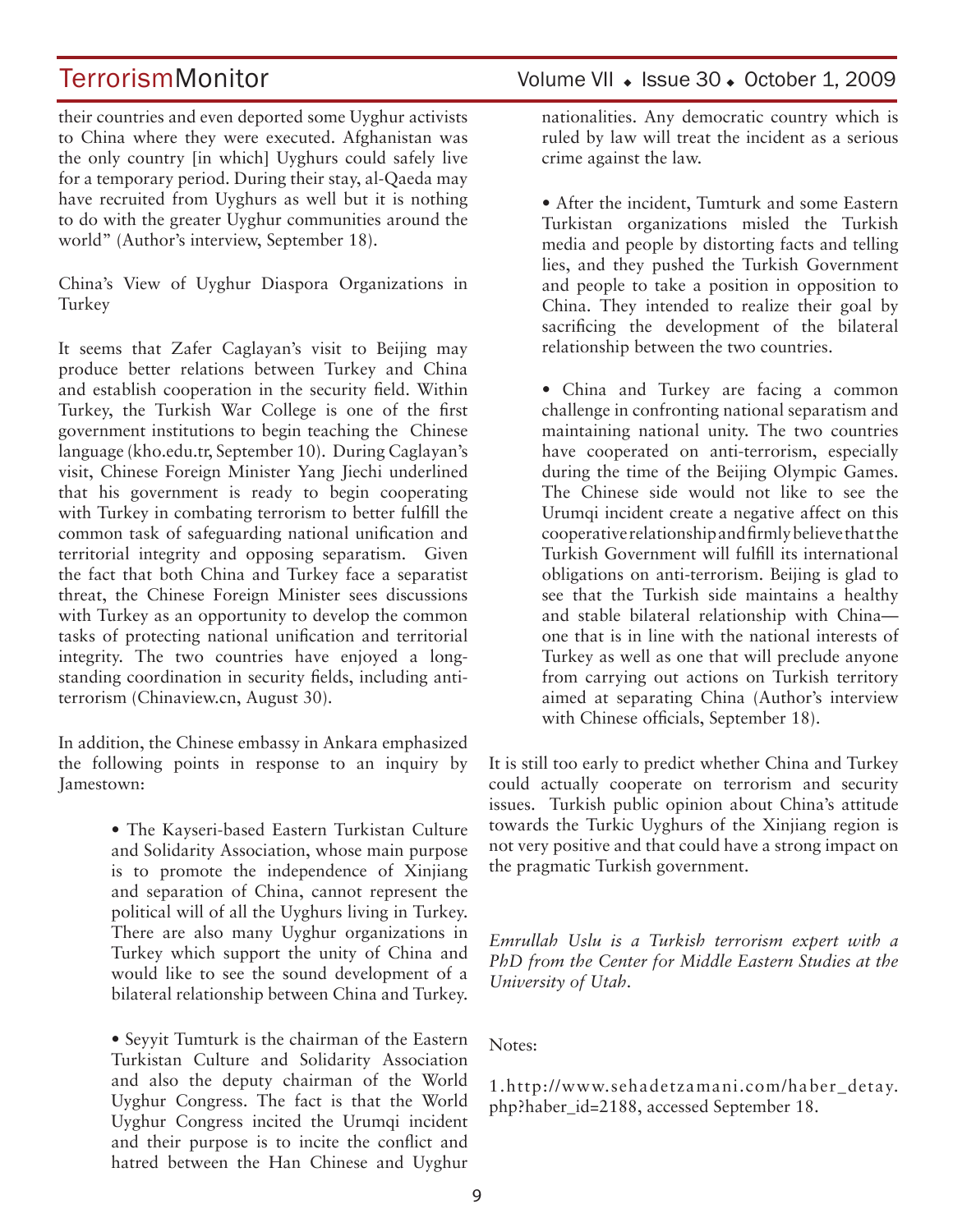# **Death from the Skies: An Overview of the CIA's Drone Campaign in Pakistan – Part Two**

*By Brian Glyn Williams* 

For all their tactical success, American drone strikes<br>
on terrorist targets in northwest Pakistan have<br>
taken a significant toll on U.S. public relations<br>
afforts in the racion Despite their nonvlative amongst on terrorist targets in northwest Pakistan have taken a significant toll on U.S. public relations efforts in the region. Despite their popularity amongst counterterrorism officials in the United States, polls show that 82% of Pakistanis find the drone missile strikes to be unjustified. [1] Figures given by Pakistani officials show that 687 civilians have been killed along with 14 al-Qaeda leaders in drone strikes between January 14, 2006 and April 8, 2009 (*The News* [Islamabad], September 20). This would mean there were over 50 civilians killed for every one al-Qaeda target. There can be no doubt that the killings, especially of innocent Pakistani women and children, have caused tremendous outrage amongst average Pakistanis who are already pre-disposed to anti-Americanism. The discontent has spread from the Pashtun tribal belt to such provinces as Punjab and Sindh, the heartland of Pakistan. This has undermined the Pakistani military's own campaign against the Taliban by painting it as one that is driven by U.S. interests.

Fully aware of the unpopularity of the strikes, the Pakistani government has sought to distance itself from them. This has taken the form of a flow of public statements criticizing the attacks and a scolding of the U.S. ambassador on two occasions. Pakistani Prime Minister Yousuf Raza Gilani said recently, "As far as drone attacks are concerned, the entire world has the same stand as Pakistan has - that drone attacks are counter-productive… If the drone attacks had been useful, then we would have supported them ourselves… Our policy is to isolate militants from the local tribes, but drone attacks unite them" (AFP, May 23).

The spokesman for Pakistan's Inter-Services Public Relations, Major-General Athar Abbas, claims the missile strikes "hurt the campaign [against terrorism] rather than help" (*Christian Science Monitor*, July 8). Abdul Basit, a Pakistan foreign office spokesman, also expressed his opposition to the strikes. "As we have been saying all along, we believe such attacks are counterproductive. They involve collateral damage and they

are not helpful in our efforts to win hearts and minds" (*Pakistan Observer*, March 19).

And it is that last concern that is most important to the Pakistanis. The fear is that collateral damage in the form of dead civilians could lead to a public relations windfall for the Taliban and al-Qaeda. This could drive Pashtun tribes that are on the fence to declare *badal* (revenge) against the U.S. or Pakistani governments. The resulting alienation from the deaths of a few Taliban and al-Qaeda leaders could drive tens of thousands of armed tribesmen into militancy.

These fears may not be misplaced. There have been numerous protest marches against the strikes and several retaliatory suicide bombings by the Taliban or enraged Pasthun tribesmen. Retired Pakistani General Mirza Aslam Baig even tied the 2009 bombing of Islamabad's Marriot Hotel to American drone operations. "The CIA has been using our bases for drone attacks and the operational command of drone attacks is operating from Tarbella, near Islamabad. The Marriot Hotel was being used as an operational command headquarters by the CIA. After its destruction, the command was shifted to Tarbella" (IslamOnline, February 18).

The U.S. strikes have also driven Pakistani Taliban factions that had previously agreed to peace treaties with the Pakistani government (most notably those of Mullah Nazir and Hafiz Gul Bahadur) to break their truces and attack Pakistani troops. Both Nazir and Bahadur have been involved in attacks on U.S. forces in Afghanistan.

Bahadur's spokesman claimed, "The Pakistani government is clearly involved in these attacks by American spy planes so we will target government interests as well as foreigners" (Inter Press Service, June 12). While Bahadur could not prove it at the time, his spokesman's charges of collaboration between the Pakistani military and the CIA would soon be vindicated.

Collusion between the CIA and the Pakistani Government

Bahadur's belief that the Pakistani government, for all its public statements of outrage, was somehow complicit in the strikes is not uncommon in the country. Pakistani officials dismissed such charges as "absurd" until Senator Diane Feinstein, Chair of the Senate Intelligence Committee, dropped a bombshell in a February 12, 2009 conference when she claimed, "As I understand it,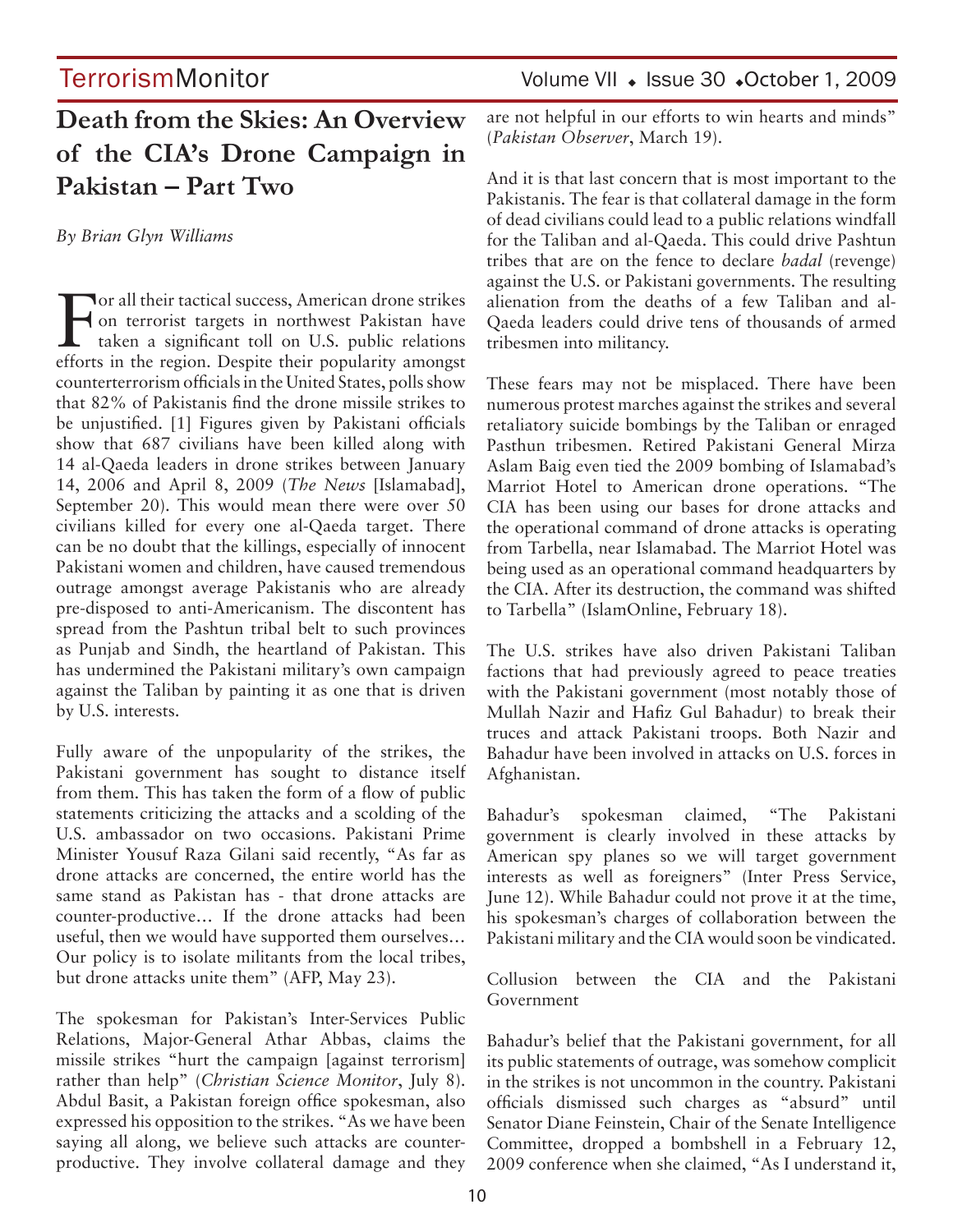these [drones] are flown out of a Pakistani base" (Dawn [Karachi], Febuary 14). Feinstein's comments were widely reported in Pakistan and caused considerable uproar. Five days later, the Times of London published an article that featured satellite images obtained from Google Earth that depicted Predator drones on a runway in Shamsi, an airbase in the Pakistani province of Baluchistan (*Times*, February 17).

Taken together, the *Times* article and Feinstein's statements exposed the Pakistani government's double game of officially rejecting the strikes while quietly providing logistical support to the CIA. Clearly some elements in the Musharraf and Zardari governments, the military and perhaps even the Inter-Services Intelligence were supporting the drone strikes. Senator Carl Levin, Chairman of the U.S. Senate Armed Services Committee, told a Senate Homeland Security committee in July that Pakistan's policy of tacit approval and public condemnation of the drone strikes was a serious impediment to the conduct of the counterterrorist campaign in Pakistan. "For them to look the other way or to give us the green light privately and then to attack us publicly leaves us, it seems to me, at a very severe disadvantage and loss with the Pakistani people" (*Dawn*, July 10).

As it transpires, they were not the only ones. In a strange twist that seemed to fly in the face of the common belief that the Pashtun tribes in the FATA were being driven into the hands of the Taliban by the strikes, a Pakistani think tank carried out an opinion poll in the region that seemed to prove just the opposite. In the spring of 2009 the Aryana Institute for Regional Research and Advocacy interviewed hundreds of Pashtuns in FATA and found that 52% of them considered the air strikes to be accurate, 58% of them did not believe that the strikes caused anti-Americanism, 60% of them felt that the strikes damaged the militants, and 70% of them felt that the Pakistani army should also target the militants. [2]

The results of the poll, the first of its kind carried out in the region that has born the brunt of the strikes, would seem to indicate that many Pashtun tribesmen welcomed the strikes even if the rest of their countrymen did not. According to Pashtun journalist Farhat Taj:

> Hatred against the Taliban in the Pakhtun [Pashtun] areas is at an all-time high and so is disappointment, even resentment, about the Pakistani army for its failure to stop the Taliban.

### TerrorismMonitor Volume VII + Issue 30 + October 1, 2009

Many people in the Taliban-occupied territories of the NWFP and FATA told me they constantly pray for the U.S. drones to bomb the Taliban headquarters in their areas since the Pakistani army is unwilling to do so. Many people of Waziristan told me they are satisfied with the U.S. drone attacks on militants in Waziristan and they want the Americans to keep it up [until] all the militants, local Pakhtun [Pashtun], the Punjabis and the foreigners, are eliminated (*The News*, January 23).

It is perhaps this sort of Pashtun sentiment, and a growing realization among all Pakistanis that the creeping Taliban movement represents a threat to their state (especially since the Taliban's bold seizure of Swat Province which lies close the capital), that has driven the Pakistani government to openly acknowledge that the unmanned planes were being launched from Pakistan in May 2009 (ThaiIndian News, May 13). This support seems to have increased since the coming to power of the new government of Asif Zardari. The United States has, for example, been sharing images from its Predators and using them as spy platforms to help the Pakistani military arrest Taliban figures. While the United States has turned down Pakistan's request to let them fly the Predators themselves for security reasons, it is believed that Islamabad has had input on the target selection.

As the United States and Pakistan increase their cooperation on the drone attacks, the Pakistani public seems to have grown more tolerant of them. Tellingly, there was no outcry when Baitullah Mahsud, the Pakistani Taliban leader responsible for dozens of suicide bombings that killed average Pakistanis, was killed in an August 2009 drone strike.

It is also telling that the Pakistanis themselves have begun to use drones, such as the Italian-made unarmed Selex Galileo Falco, to carry out surveillance in their campaigns against the Taliban (*Jane's Defence Weekly*, May 13). The Pakistanis have also been producing their own drones, including the Burraq, Bazz, Ababeel, and Uqaab models. The latter is reportedly being upgraded with Chinese weapons to enable it to be used as a strike drone (*Dawn*, April 24). Pakistan, which has not been given Predators of its own by the United States, has also been working with the Turkish company Roketsan to arm their drones with laser-guided anti-tank missiles (Rupee News, April 20, 2008). Clearly for all their public remonstrations with the Bush and Obama administrations, the Pakistanis would like to have killer